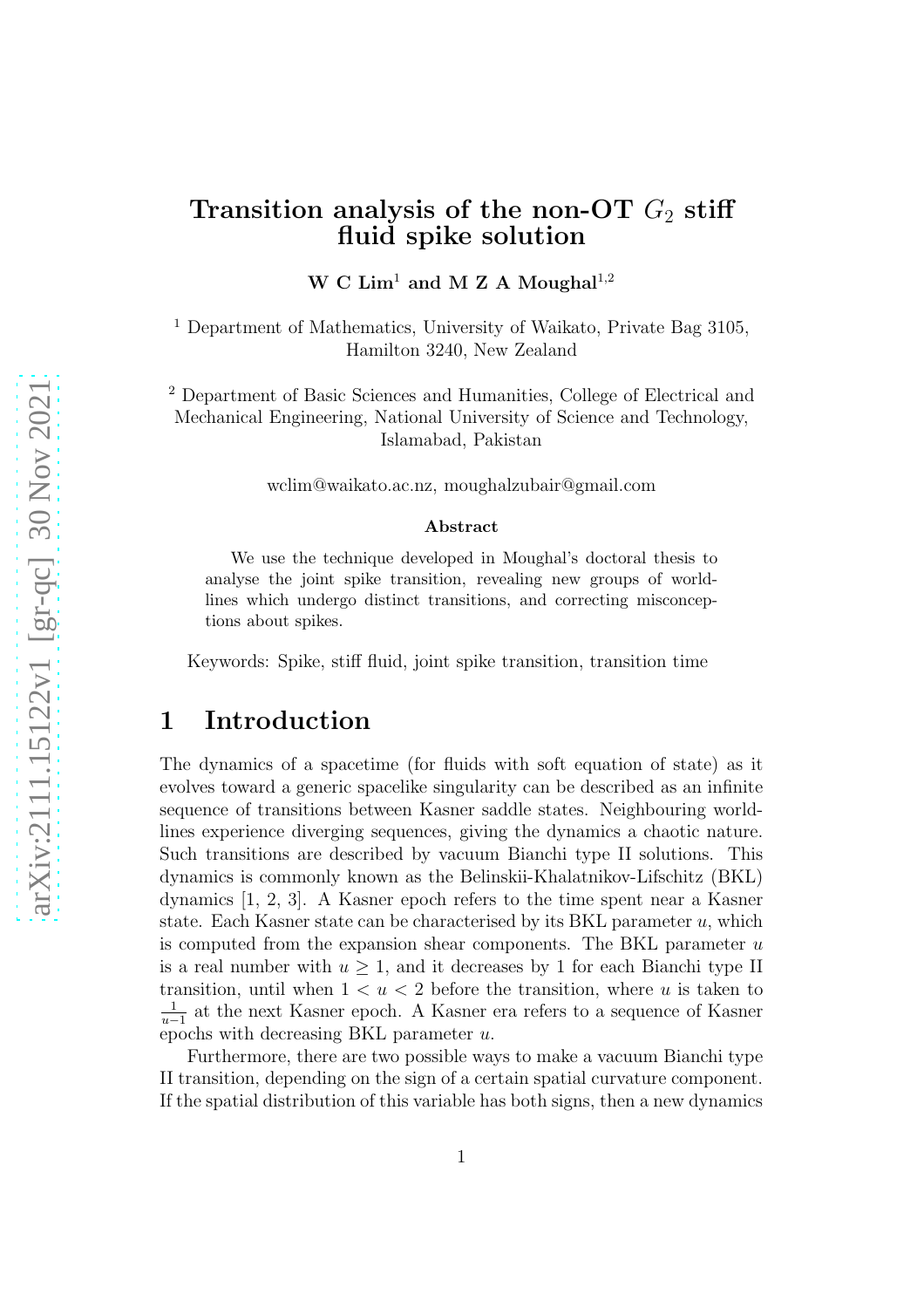occur in the neighbourhood of worldlines where this variable is zero. Here, the sequence of vacuum Bianchi type II transition is replaced by a sequence of spike transitions. The new dynamics is called spike oscillations. Spikes were first discovered numerically in 1993 [4] in the class of vacuum models called the general (unpolarised) Gowdy  $T^3$  cosmologies, which admit two commuting spacelike Killing vector fields that act orthogonally transitively.  $T<sup>3</sup>$  refers to the global spatial topology, which is a 3-torus, but its role in spike formation is not essential. We refer to this class of models (without specifying any global spatial topology) as orthogonally transitive  $(OT)$   $G_2$ models. The orthogonal transitivity condition limits the sequence of transitions to a single Kasner era plus the first Kasner epoch of the next era, terminating at a final Kasner state or a final, permanent spike. Removing the orthogonal transitivity condition recovers the non-terminating BKL dynamics and uncovers a new spike transition in place of the permanent spike. This new spike transition (called joint spike transition [5]) is a more complex spike transition that begins in one Kasner era and ends in the next Kasner era. See [5] for a thorough introduction.

The exact orthogonally transitive  $(OT)$   $G_2$  (vacuum) spike solution was discovered in [6]. In the paper [7], a matching procedure was developed and was used to provide numerical evidence that the exact solution describes a simple spike transition that occurs within the same Kasner era. It was not until the paper [8] that the exact non-OT  $G_2$  (vacuum) spike solution (which could describe a joint spike transition) was discovered. So far the solutions we mentioned are vacuum solutions. The Geroch transformation used to generate the non-OT  $G_2$  spike solution can be applied to stiff fluid solutions, which is of some interest. The stiff fluid spike solution was given in the paper [9]. Although the method cannot be extended to other forms of source, it follows from the BKL conjecture that models with soft equation of state are asymptotic to the vacuum case.

While we can clearly describe the transition along the spike worldline and the transition along a typical (non-spike) worldline far away enough from the spike worldline, we often assume that the intermediate worldlines near the spike worldlines must be undergoing some sort of indistinct transition. This turns out to be a misconception about spikes. Recently in Moughal's doctoral thesis [10, 11], a new technique has been developed to analyse the transition times. There, the technique was applied to cylindrical spikes, and it discovered new groups of intermediate worldlines that have distinct transition sequences. In this paper, we shall use the technique to analyse the non-OT  $G_2$  stiff-fluid spike solution, and discover similar groups of intermediate worldlines.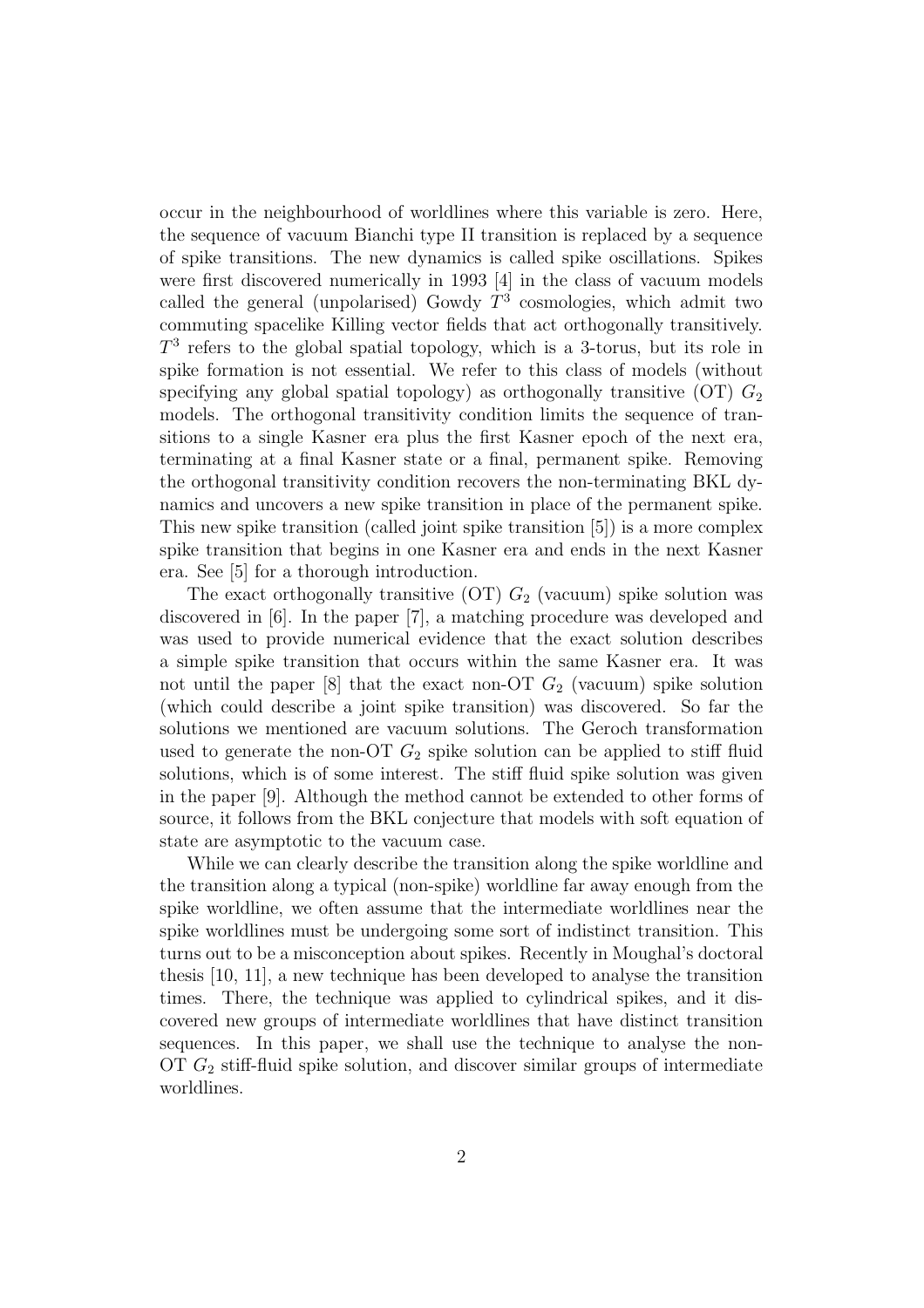# 2 The rotated Jacobs solution and the exact spike solution

In this section we give the metric of the two exact solutions that we will be using – the rotated Jacobs solution and the exact non-OT  $G_2$  spike solution. The coordinate variables are  $\tau$ , x, y and z, with  $\tau \to \infty$  at the Big Bang singularity. The rotated Jacobs solution is spatially homogeneous. For the spike solution (with  $K = 0$ ), its spatial inhomogeneity is indicated by its dependence on the spatial coordinate z. The reader can find the definitions of variables we use below in [5, 8, 9, 11]. Briefly, we shall represent the nonzero metric components in Iwasawa frame variables  $N, b<sup>1</sup>, b<sup>2</sup>, b<sup>3</sup>, n<sub>1</sub>, n<sub>2</sub>$ and  $n_3$  as follows:

$$
g_{00} = -N^2,\t\t(1)
$$

$$
g_{11} = e^{-2b^1}, \quad g_{12} = e^{-2b^1}n_1, \quad g_{13} = e^{-2b^1}n_3,
$$
 (2)

$$
g_{22} = e^{-2b^2} + e^{-2b^1} n_1^2, \quad g_{23} = e^{-2b^1} n_1 n_2 + e^{-2b^2} n_3,
$$
 (3)

$$
g_{33} = e^{-2b^3} + e^{-2b^1} n_2^2 + e^{-2b^3} n_3^2.
$$
 (4)

The Jacobs solution [12] is the stiff fluid Bianchi type I solution. The rotated Jacobs solution (with  $K = 0$ ) is given by: [9, Equations (35)–(45)]

$$
N = -e^{-\frac{1}{4}(w^2 + 3 + 4\rho_0)\tau}
$$
\n(5)

$$
e^{-2b^1} = \lambda \tag{6}
$$

$$
e^{-2b^2} = \frac{\mathcal{A}^2}{\lambda} \tag{7}
$$

$$
e^{-2b^3} = e^{-\frac{1}{2}(w^2 + 3 + 4\rho_0)\tau} \mathcal{A}^{-2}
$$
\n(8)

$$
n_1 = \frac{n_{30}e^{-(w-1)\tau} + n_{10}n_{20}e^{-\frac{1}{2}(w^2 - 1 + 4\rho_0)\tau}}{\lambda}
$$
\n(9)

$$
n_2 = \frac{n_{20}e^{-\frac{1}{2}(w^2 - 1 + 4\rho_0)\tau}}{\lambda} \tag{10}
$$

$$
n_3 = \mathcal{A}^{-2} \left[ n_{10} e^{-\frac{1}{2}[(w-1)^2 + 4\rho_0]\tau} + n_{30} (n_{10}n_{30} - n_{20}) e^{-\frac{1}{2}[(w+1)^2 + 4\rho_0]\tau} \right], \quad (11)
$$

where

$$
\mathcal{A}^2 = e^{-2\tau} + n_{10}^2 e^{-\frac{1}{2}[(w-1)^2 + 4\rho_0]\tau} + (n_{10}n_{30} - n_{20})^2 e^{-\frac{1}{2}[(w+1)^2 + 4\rho_0]\tau}
$$
(12)

$$
\lambda = e^{(w-1)\tau} + n_{20}^2 e^{-\frac{1}{2}(w^2 - 1 + 4\rho_0)\tau} + n_{30}^2 e^{-(w+1)\tau}.
$$
\n(13)

The stiff fluid density is

$$
\rho = \rho_0 e^{\frac{1}{2}(w^2 + 3 + 4\rho_0)\tau}.
$$
\n(14)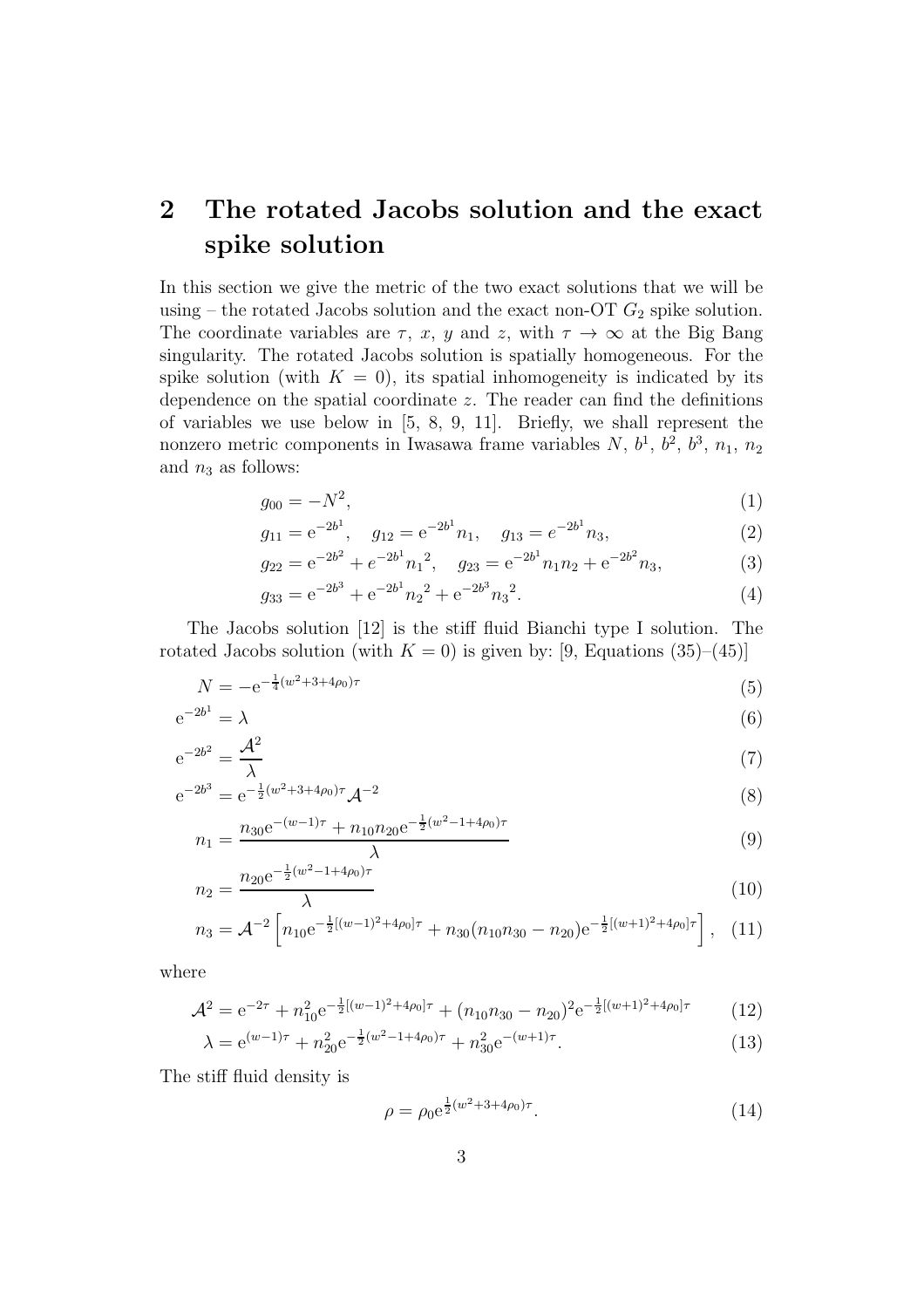Setting  $K = 0$  implies

$$
n_{20} = \frac{4w}{(w+3)(w-1) + 4\rho_0} n_{10} n_{30}.
$$
 (15)

The rotated Jacobs solution is simply the Jacobs solution in a rotating orthonormal frame. w and  $\rho_0$  specify the Jacobs solution, while  $n_{10}$  and  $n_{30}$ affect the timing of the two rotation transitions. Setting  $n_{10}$  and  $n_{30}$  to zero returns the solution in a non-rotating frame. If  $\rho_0 = 0$ , then the solution simplifies to the rotated Kasner solution [8, Equations  $(12)$ – $(19)$ ].

The exact non-OT  $G_2$  stiff fluid spike solution was given by Equations (51)–(58) of the paper [9]. In this paper we shall focus on the special case  $K = 0$ . We take this opportunity to correct a typographical error occurring in Equation  $(39)$  of  $[9]$  and in Equation  $(16)$  of  $[8]$ .

$$
N = -e^{-\frac{1}{4}(w^2 + 3 + 4\rho_0)\tau} \sqrt{F}
$$
\n(16)

$$
e^{-2b^1} = \lambda F^{-1} \tag{17}
$$

$$
e^{-2b^2} = \mathcal{A}^2 \lambda^{-1} F \tag{18}
$$

$$
e^{-2b^3} = e^{-\frac{1}{2}(w^2 + 3 + 4\rho_0)\tau} \mathcal{A}^{-2} F
$$
\n(19)

$$
n_1 = -2w(w-1)n_{30}z^2 + 2(w-1)Kyz - 2(w-1)\omega_0z
$$
  
+  $\frac{\omega^2}{\lambda}(n_{30}e^{-(w+1)\tau} + n_{10}n_{20}e^{-\frac{1}{2}(w^2-1+4\rho_0)\tau})$   
-  $\left[n_{30}we^{-2\tau} + n_{10}n_{20}\frac{(w+3)(w-1) + 4\rho_0}{(w-1)^2 + 4\rho_0}e^{-\frac{1}{2}[(w-1)^2+4\rho_0]\tau}\right]$   
 $(w-3)(w+1) + 4\rho_0$ 

$$
+ n_{20}n_{30}(n_{10}n_{30} - n_{20})\frac{(w-3)(w+1) + 4\rho_0}{(w+1)^2 + 4\rho_0} e^{-\frac{1}{2}[(w+1)^2 + 4\rho_0]\tau} \qquad (20)
$$

$$
n_2 = n_{20} \left[ \frac{\omega^2}{\lambda} e^{-\frac{1}{2}(w^2 - 1 + 4\rho_0)\tau} - \frac{(w+3)(w-1) + 4\rho_0}{(w-1)^2 + 4\rho_0} e^{-\frac{1}{2}[(w-1)^2 + 4\rho_0]\tau} - n_{30}^2 \frac{(w-3)(w+1) + 4\rho_0}{(w+1)^2 + 4\rho_0} e^{-\frac{1}{2}[(w+1)^2 + 4\rho_0]\tau} \right]
$$
(21)

$$
n_3 = \mathcal{A}^{-2} \left[ n_{10} e^{-\frac{1}{2}[(w-1)^2 + 4\rho_0]\tau} + n_{30} (n_{10}n_{30} - n_{20}) e^{-\frac{1}{2}[(w+1)^2 + 4\rho_0]\tau} \right], \quad (22)
$$

where

$$
F = \lambda^2 + \omega^2 \tag{23}
$$

$$
\omega = 2w n_{30} z. \tag{24}
$$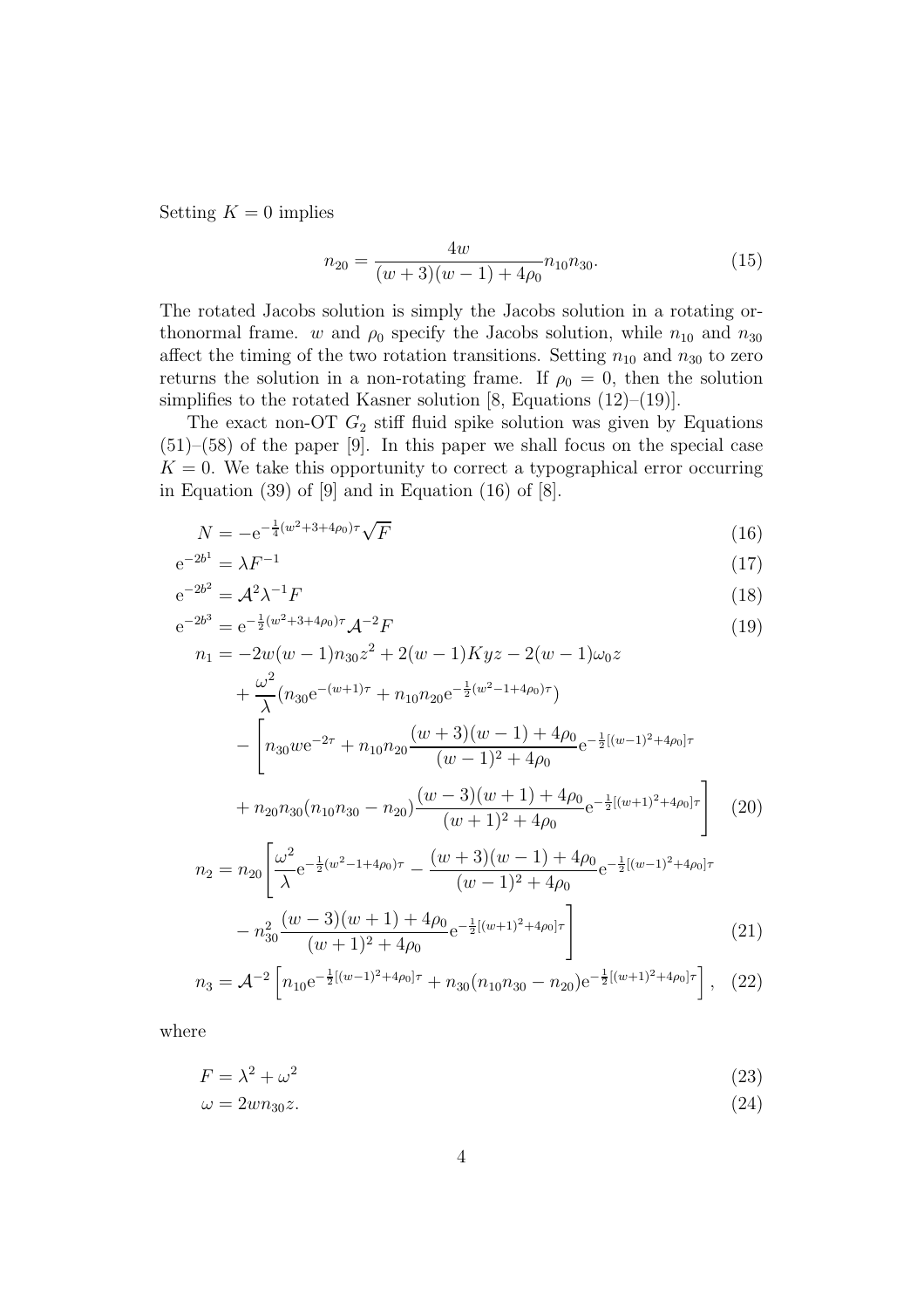The stiff fluid density for the spike solution is

$$
\rho = \rho_0 e^{\frac{1}{2}(w^2 + 3 + 4\rho_0)\tau} F^{-1}.
$$
\n(25)

 $w$  and  $\rho_0$  specify the initial Jacobs equilibrium point in the state space, while  $n_{10}$  and  $n_{30}$  affect the timing of the transitions.

In both solutions,  $\tau$  increases to infinity at the Big Bang singularity.

### 3 Analysis of transition times

To explain how the analysis works, we warm up with the rotated Jacobs solution first.

### 3.1 Double frame transitions in the rotated Jacobs solution

The original, non-rotated Jacobs solution is a spatially homogeneous solution of the Einstein field equations. The dynamics of such class of solutions can be described by a set of autonomous ordinary differential equations when formulated in the orthonormal frame approach using expansion-normalised variables (see [13] for background on orthonormal frame approach and expansionnormalisation). The evolution of spatially homogeneous solutions can be represented as an orbit in the state space of the expansion-normalised variables. Spatially homogeneous solutions that are also self-similar (solutions with a proper homothetic vector field) can be represented as equilibrium points in the state space [13, Sections 1.2.3 and 5.3.3]. The non-rotated Jacobs solution is such an example. The equilibrium points are important in that the state space orbits of solutions typically spend a long time near equilibrium points, and only spend a short time transitioning between equilibrium points. Transitions are represented by orbits connecting equilibrium points. The non-rotated Jacobs solution is actually a two-parameter family of solutions (parameterised by w and  $\rho_0$ ), represented by a unit disk of equilibrium points in the  $(\Sigma_+, \Sigma_-)$  plane in the state space. Among the expansion-normalised variables, only the Hubble-normalised expansion shear components  $\Sigma_{+}$  and Σ<sup>−</sup> appear in this paper. They will be introduced below.

The rotated Jacobs solution introduces two degrees of frame rotations. The two rotations may occur in different orders or simultaneously. This is called double frame transitions [5, 14, 15]. See Figure 2 below for the orbits representing the transitions.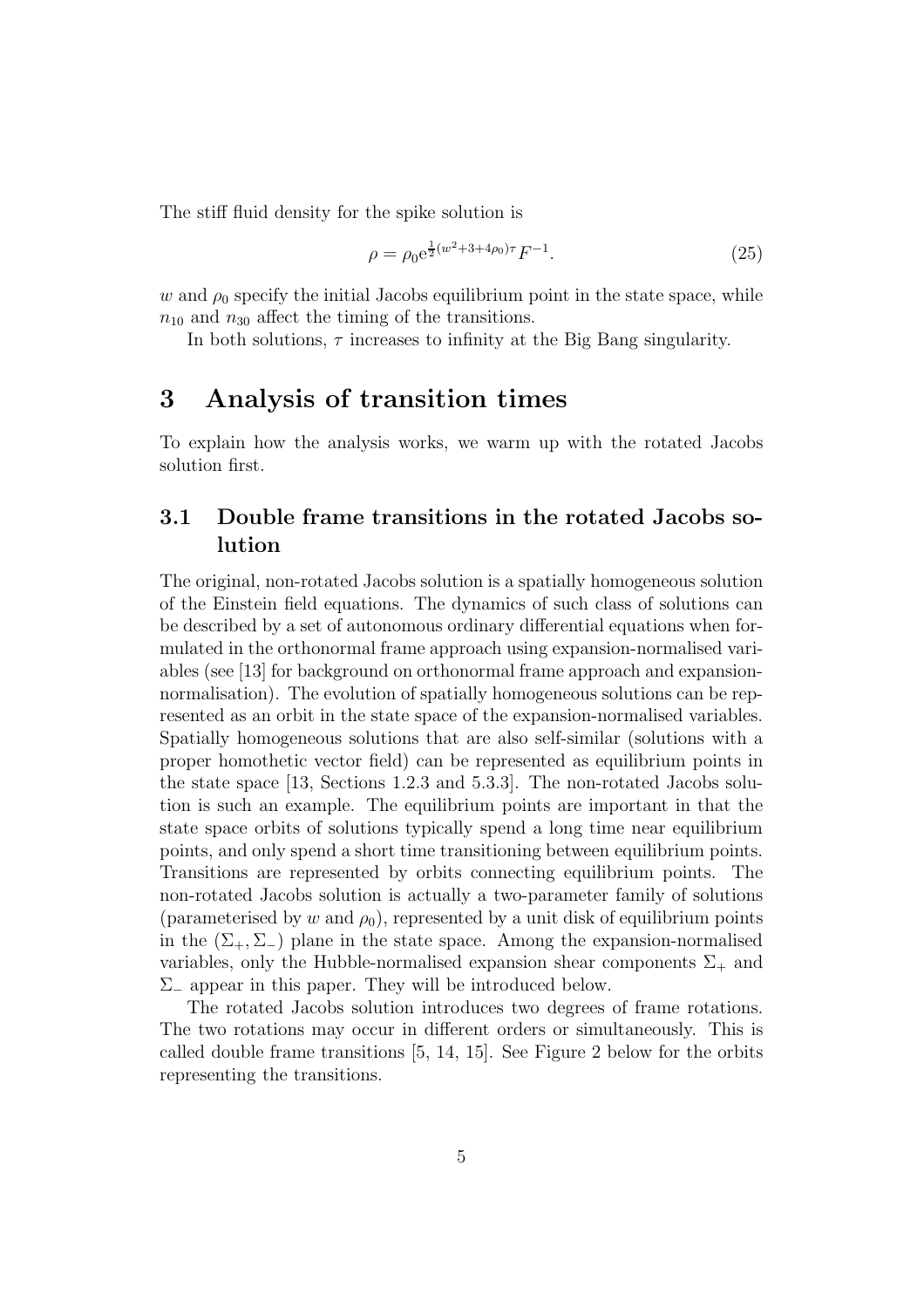Near an equilibrium point, the state space variables are almost constant. The state space variables must transition from one constant to another during a transition between equilibrium points. A simple example is the hyperbolic tangent function, which is a fractional function of two different timedependent terms:

$$
\tanh(\tau) = \frac{e^{\tau} - e^{-\tau}}{e^{\tau} + e^{-\tau}}.
$$
\n(26)

The hyperbolic tangent function spend most time nearly constant. For  $\tau$ approximately less than  $-2$ , say, the term  $e^{-\tau}$  is dominant while  $e^{\tau}$  is subdominant. Transition happens around  $\tau = 0$  when the dominant term  $e^{-\tau}$  is overtaken by a previously sub-dominant term  $e^{\tau}$ . This example is useful to keep in mind when reading the rest of this paper.

The rotated Jacobs solution is more complicated. Two convenient vari-  $\sqrt{3}\Sigma_{-}$ , which isolate the effect of  $\mathcal{A}^2$  and  $\lambda$  respectively. The Hubble expanables to investigate are Hubble-normalised shear variables  $\Sigma_{+}$  and  $\Sigma_{+}$  + sion scalar  $H$  is given by (see [5, Appendix B])

$$
H = -\frac{1}{3}N^{-1}\partial_{\tau}(b^1 + b^2 + b^3),\tag{27}
$$

and the Hubble-normalised lapse  $\mathcal N$  is given by

$$
\mathcal{N} = NH. \tag{28}
$$

The Hubble-normalised shear components are given by

$$
\Sigma_{33} = -2\Sigma_+ = -1 - \mathcal{N}^{-1} \partial_\tau b^3 \tag{29}
$$

$$
\Sigma_{11} = \Sigma_{+} + \sqrt{3}\Sigma_{-} = -1 - \mathcal{N}^{-1}\partial_{\tau}b^{1}
$$
 (30)

For the rotated Jacobs solution these simplify to

$$
\Sigma_{+} = -1 + \frac{1}{4} \mathcal{N}^{-1} \partial_{\tau} \ln \mathcal{A}^{2}
$$
 (31)

$$
\Sigma_{+} + \sqrt{3}\Sigma_{-} = -1 + \frac{1}{2}\mathcal{N}^{-1}\partial_{\tau}\ln\lambda,
$$
\n(32)

where Hubble-normalised  $\mathcal N$  is constant:

$$
\mathcal{N} = NH = -\frac{1}{12}(w^2 + 3 + 4\rho_0). \tag{33}
$$

We can see that  $\partial_{\tau} \ln A^2$  determines the transition times of  $\Sigma_{+}$ , while  $\partial_{\tau} \ln \lambda$ determines the transition times of  $\Sigma_+ + \sqrt{3}\Sigma_-$ . Both  $\mathcal{A}^2$  and  $\lambda$  have three terms, so each has three equilibrium states and two transitions.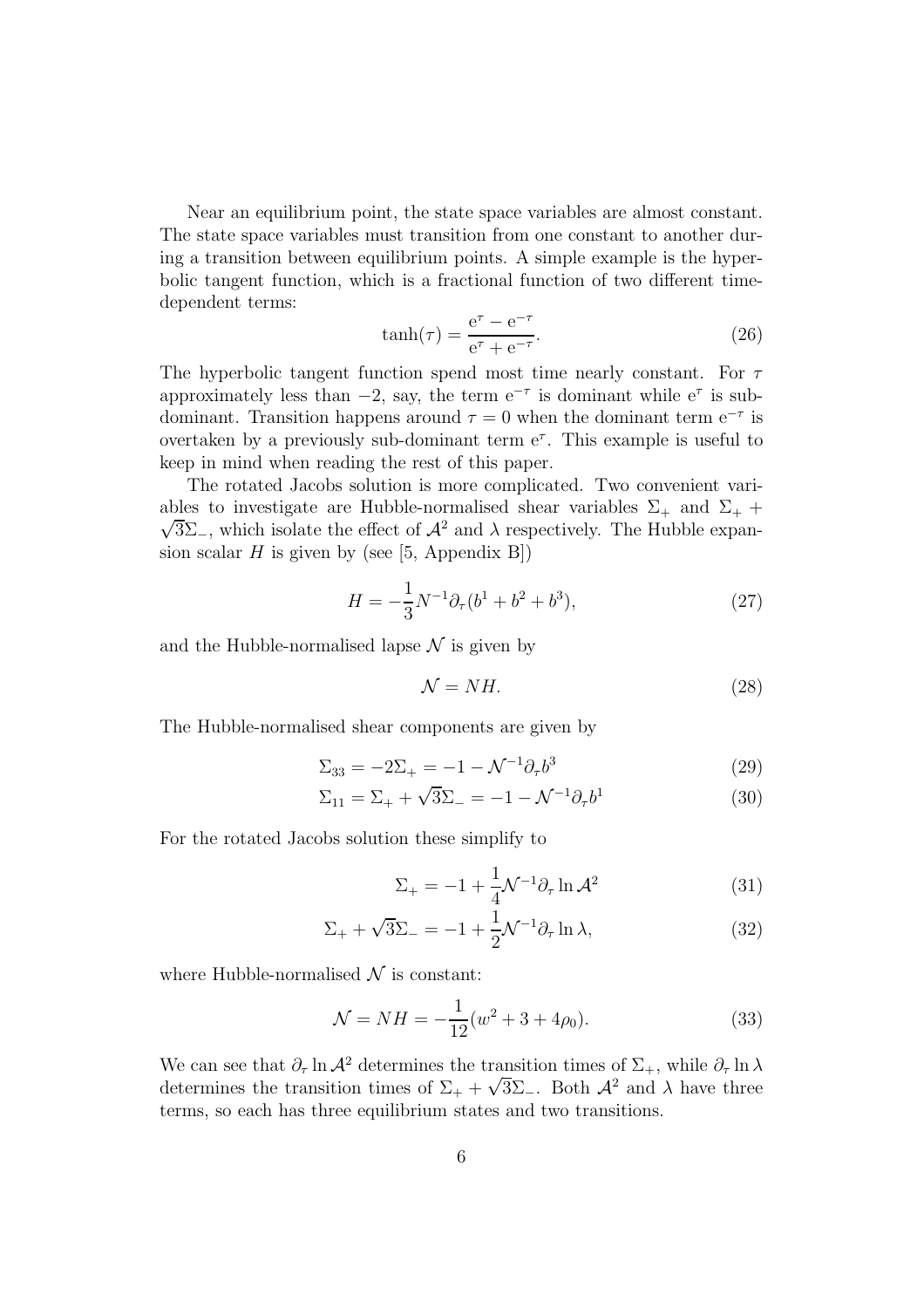

Figure 1: Order of dominance among  $\{S_1, S_2, S_3\}$  and among  $\{S_4, S_5, S_6\}$ , depending on the parameters w and  $\rho_0$ . The parabolas are given by (41).

For  $\mathcal{A}^2$  in (12), we label its terms as follows:

$$
T_1 = e^{-2\tau}, \quad T_2 = n_{10}^2 e^{-\frac{1}{2}[(w-1)^2 + 4\rho_0]\tau}, \quad T_3 = (n_{10}n_{30} - n_{20})^2 e^{-\frac{1}{2}[(w+1)^2 + 4\rho_0]\tau}, \tag{34}
$$

and call the coefficients in their exponents

$$
S_1 = -2, \quad S_2 = -\frac{1}{2}[(w-1)^2 + 4\rho_0], \quad S_3 = -\frac{1}{2}[(w+1)^2 + 4\rho_0]. \tag{35}
$$

Similarly, for  $\lambda$  in (13), we label its terms

$$
T_4 = e^{(w-1)\tau}
$$
,  $T_5 = n_{20}^2 e^{-\frac{1}{2}(w^2 - 1 + 4\rho_0)\tau}$ ,  $T_6 = n_{30}^2 e^{-(w+1)\tau}$ , (36)

and the coefficients in their exponents

$$
S_4 = w - 1
$$
,  $S_5 = -\frac{1}{2}(w^2 - 1 + 4\rho_0)$ ,  $S_6 = -(w + 1)$ . (37)

By comparing the exponent coefficients, we obtain the inequalities

$$
S_1 > S_2
$$
 and  $S_6 > S_5$  iff  $\rho_0 > 1 - \frac{1}{4}(w - 1)^2$ , (38)

$$
S_1 > S_3
$$
 and  $S_4 > S_5$  iff  $\rho_0 > 1 - \frac{1}{4}(w+1)^2$ , (39)

 $S_2 > S_3$  and  $S_4 > S_6$  iff  $w > 0$ . (40)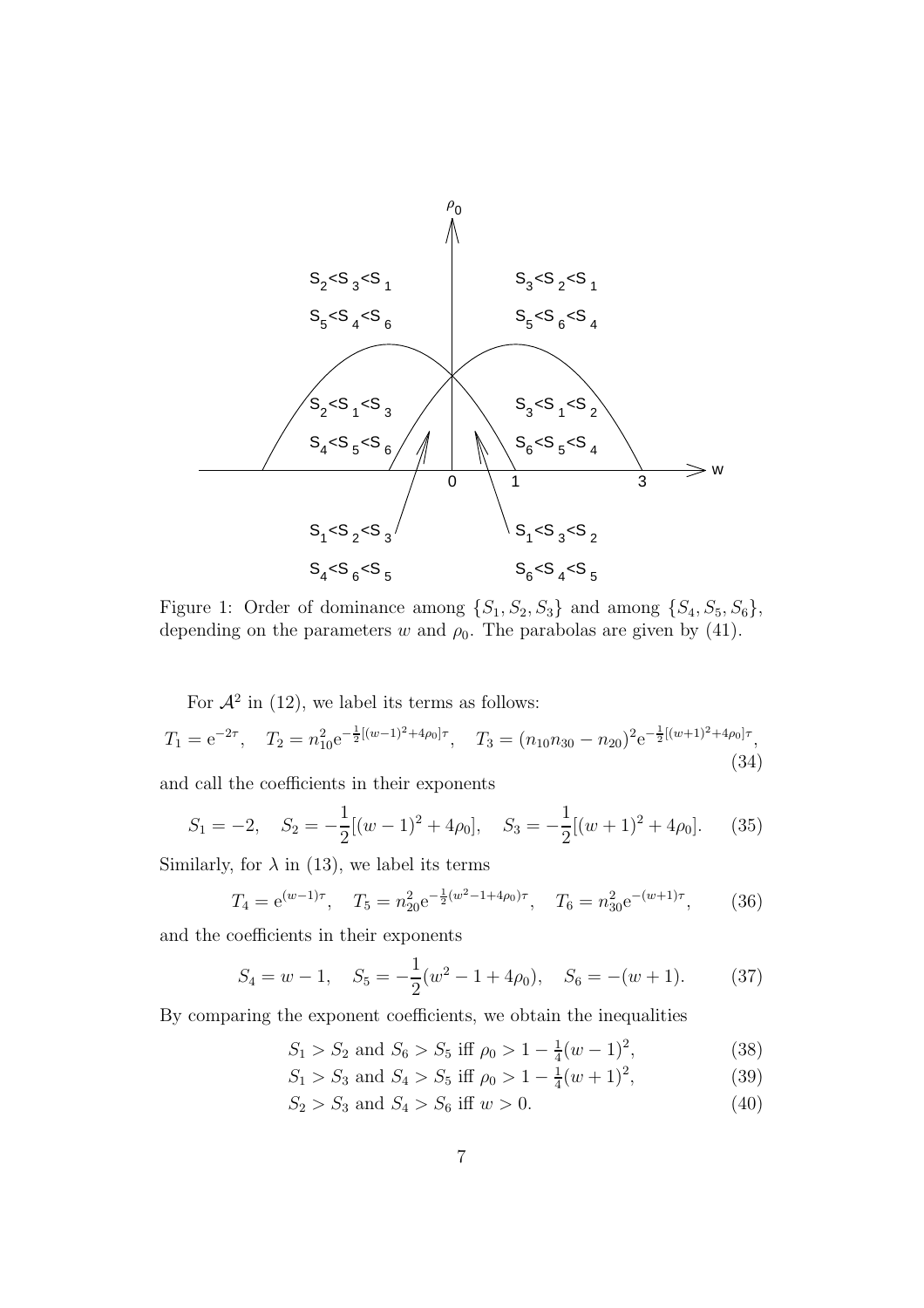We summarise this in Figure 1, which shows the order of dominance of the exponents. The two parabolas in the figure are given by

$$
\rho_0 = 1 - \frac{1}{4}(w \pm 1)^2. \tag{41}
$$

Both the rotated Jacobs solution and the non-OT spike solution are multiplyrepresented, in the sense that the same state-space orbit yields multiple values of  $w$  [8]. We shall present the transition times analysis using the case

$$
w > 0, \quad \rho_0 > 1 - \frac{1}{4}(w - 1)^2,\tag{42}
$$

as Figure 1 shows that it covers all possible values of  $\rho_0$ . In this case, we have

$$
S_3 < S_2 < S_1, \quad S_5 < S_6 < S_4. \tag{43}
$$

That is, for  $\mathcal{A}^2$ ,  $T_3$  dominates at early  $\tau$  (away from Big Bang singularity), while  $T_1$  dominates at late  $\tau$  (closer to Big Bang singularity).  $T_2$  may dominate at intermediate time if its coefficient  $n_{10}^2$  is large enough, with the exact condition to be determined by the analysis below. Similarly, for  $\lambda$ ,  $T_5$  dominates early, while  $T_4$  dominates late, with  $T_6$  possibly dominating at intermediate time if its coefficient  $n_{30}^2$  is large enough. The analysis can be done similarly for the other cases.

The graph of

$$
\partial_{\tau} \ln \mathcal{A}^2 = \frac{S_1 T_1 + S_2 T_2 + S_3 T_3}{T_1 + T_2 + T_3} \tag{44}
$$

has a cascading shape (By this we mean the function is monotone in  $\tau$ , with short transitions between long nearly-constant periods. Its graph resembles a series of waterfalls. See plots for  $\Sigma_{+}$  and  $\Sigma_{11}$  in Figures 2 and 3, and the plots in Figures 5 and 8 below.), with

$$
\partial_{\tau} \ln \mathcal{A}^2 \approx \begin{cases} S_3 = -\frac{1}{2} [(w+1)^2 + 4\rho_0] & \text{when } T_3 \text{ dominates} \\ S_2 = -\frac{1}{2} [(w-1)^2 + 4\rho_0] & \text{when } T_2 \text{ dominates} \\ S_1 = -2 & \text{when } T_1 \text{ dominates.} \end{cases} (45)
$$

Similarly, the graph of

$$
\partial_{\tau} \ln \lambda = \frac{S_4 T_4 + S_5 T_5 + S_6 T_6}{T_4 + T_5 + T_6} \tag{46}
$$

also has a cascading shape, with

$$
\partial_{\tau} \ln \lambda \approx \begin{cases} S_5 = -\frac{1}{2}(w^2 - 1 + 4\rho_0) & \text{when } T_5 \text{ dominates} \\ S_6 = -(w+1) & \text{when } T_6 \text{ dominates} \\ S_4 = (w-1) & \text{when } T_4 \text{ dominates.} \end{cases} (47)
$$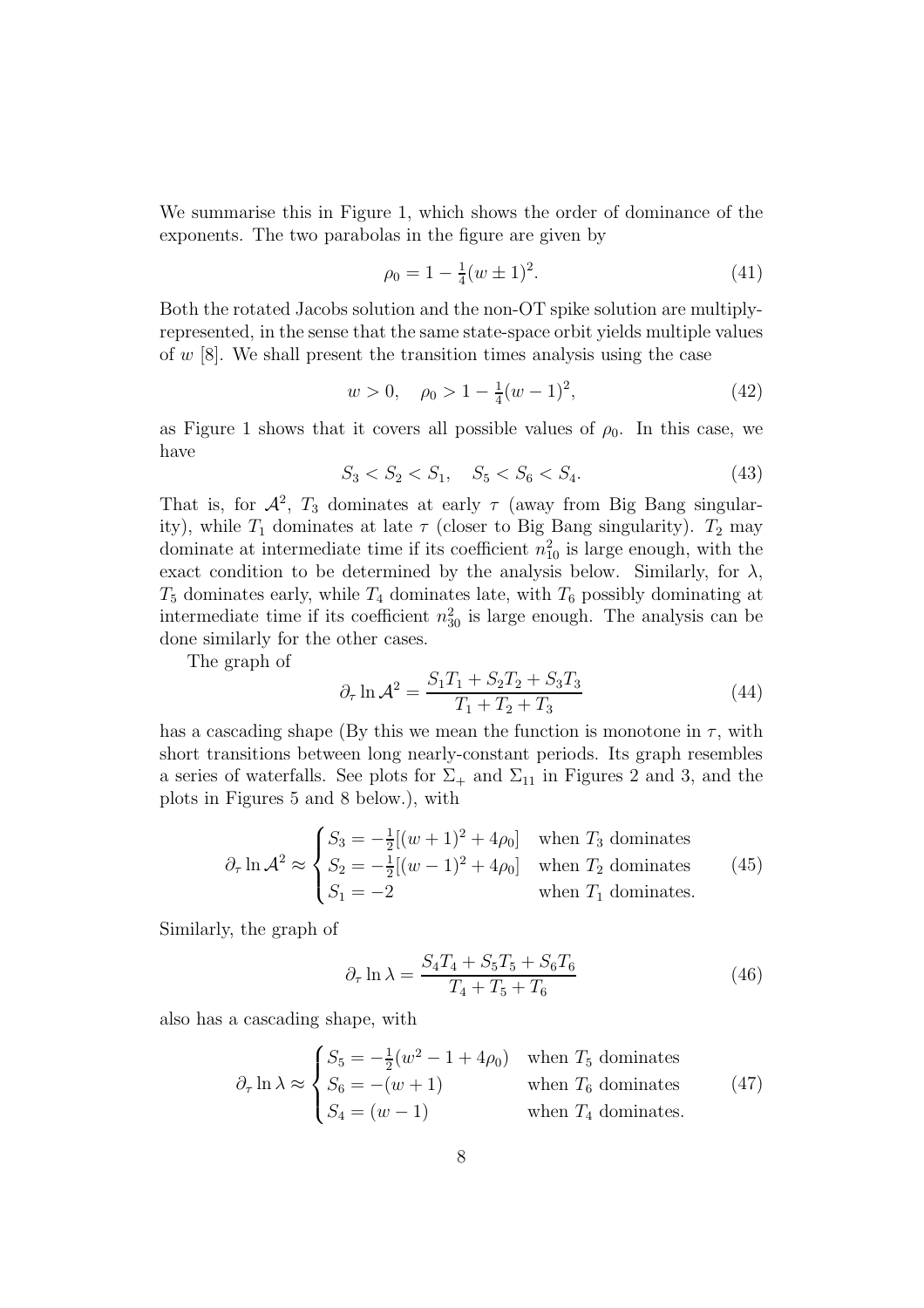One can clearly see how these are slightly more complicated than the hyperbolic tangent function. The transition time between two states is defined as the time when two terms are equal in magnitude. Let the indices of the transition time  $\tau_{AB}$  denote the states involved. For example, the transition time  $\tau_{32}$  is obtained by solving  $|T_3| = |T_2|$  for  $\tau$ . The transition times for  $\mathcal{A}^2$ are:

$$
\tau_{32} = \frac{\ln |n_{10}n_{30} - n_{20}| - \ln |n_{10}|}{w} \tag{48}
$$

$$
\tau_{21} = \frac{4 \ln |n_{10}|}{(w-3)(w+1) + 4\rho_0} \tag{49}
$$

$$
\tau_{31} = \frac{4 \ln |n_{10}n_{30} - n_{20}|}{(w+3)(w-1) + 4\rho_0}.
$$
\n(50)

We call a sequence of equilibrium states (represented by the dominant term) a scenario. If  $\tau_{32} < \tau_{21}$ , then we have the scenario  $T_3 \rightarrow T_2 \rightarrow T_1$  (as  $\tau$ ) increases), otherwise we have the scenario  $T_3 \to T_1$ .  $\tau_{32} < \tau_{21}$  implies

$$
\ln |n_{30}| < \frac{4w}{(w-3)(w+1)+4\rho_0} \ln |n_{10}| + \ln \left[ \frac{(w+3)(w-1)+4\rho_0}{(w-3)(w+1)+4\rho_0} \right]. \tag{51}
$$

The transition times for  $\lambda$  are:

$$
\tau_{56} = \frac{4(\ln |n_{20}| - \ln |n_{30}|)}{(w - 3)(w + 1) + 4\rho_0} \tag{52}
$$

$$
\tau_{64} = \frac{\ln |n_{30}|}{w} \tag{53}
$$

$$
\tau_{54} = \frac{4 \ln |n_{20}|}{(w+3)(w-1) + 4\rho_0}.\tag{54}
$$

If  $\tau_{56} < \tau_{64}$ , then we have the scenario  $T_5 \to T_6 \to T_4$ , otherwise we have the scenario  $T_5 \rightarrow T_4$ .  $\tau_{56} < \tau_{64}$  implies

$$
\ln |n_{30}| > \frac{4w}{(w-3)(w+1) + 4\rho_0} \left[ \ln \frac{4w}{(w+3)(w-1) + 4\rho_0} + \ln |n_{10}| \right]. \tag{55}
$$

The right hand side of  $(55)$  is smaller than the that of  $(51)$ , so it is possible to satisfy both (51) and (55).

Graphically, we want to produce orbits that show visually distinct double frame transitions. To do so we need one more concept – transition duration. Transition duration is the time it takes to complete a transition, and is inversely proportional to the difference between the exponent coefficients of the two relevant terms. The bigger the difference, the shorter the duration.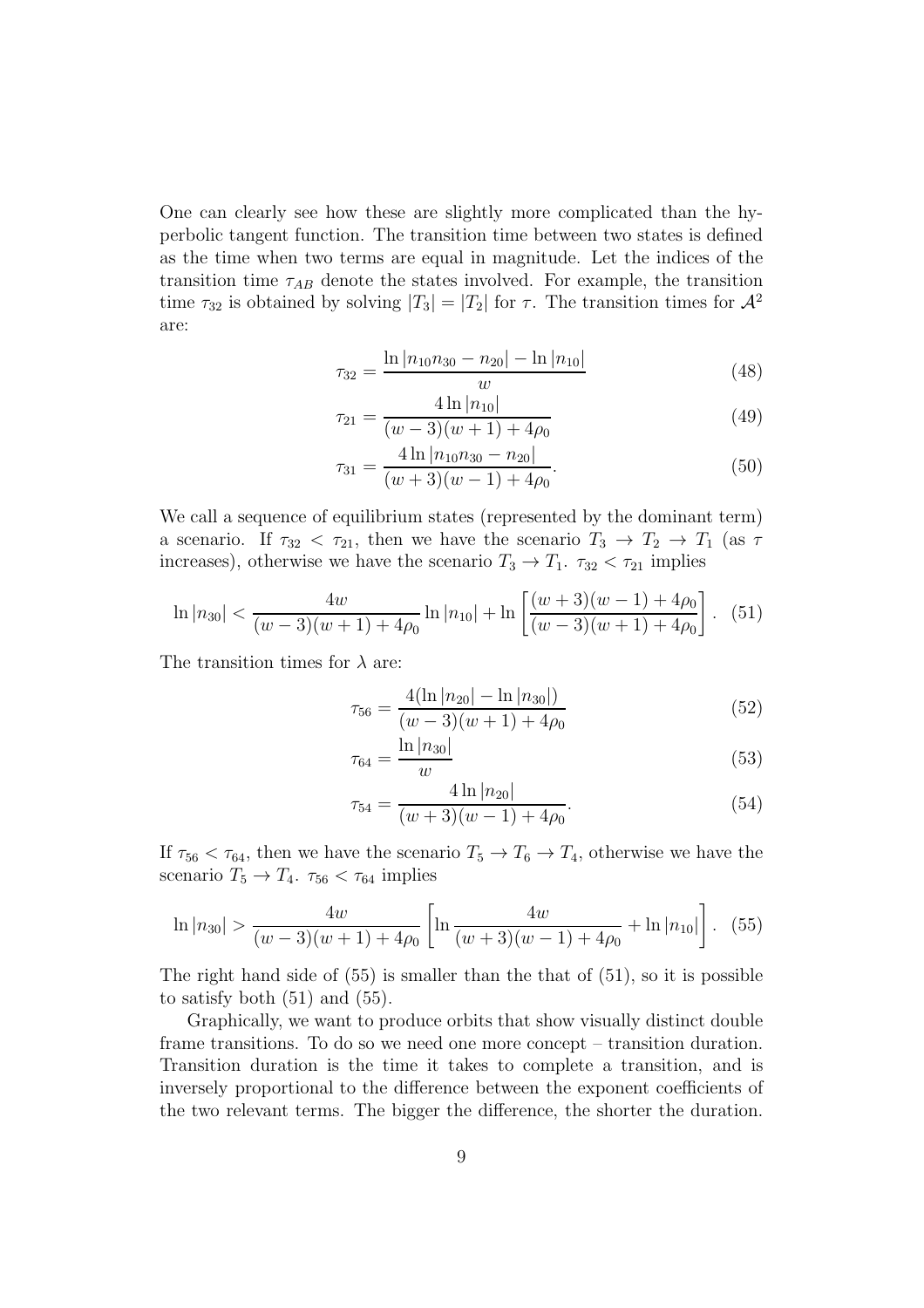

Figure 2: Plots of  $\ln A^2$ ,  $\Sigma_+$ ,  $\ln \lambda$ ,  $\Sigma_{11}$  and state space orbits projected onto the  $(\Sigma_{+}, \Sigma_{-})$  plane for three examples with  $w = 5$ ,  $\rho_0 = 0$ . The first two cases give visually distinctive double frame transitions. The third case gives visually indistinct ones. A red circle marks the start of the orbit, a red star marks the end.

The exponent coefficients  $S_i$  are determined by parameters w and  $\rho_0$ . A good choice is  $w = 5$ ,  $\rho_0 = 0$ . Bigger w means bigger difference and shorter duration, giving visually more distinct transitions.

Taking into account the transition duration, one needs to choose  $\ln |n_{30}|$ much bigger or smaller than the critical value to see distinct three states, which is not possible, so we never see distinct three states in both  $\lambda$  and  $\mathcal{A}^2$ .

Next, we look at how the parameters  $n_{10}$ ,  $n_{20}$ ,  $n_{30}$  affect the transition times. It is clear from the transition times that larger numerator means later transition times. From (55), one needs to choose  $|n_{30}| \gg |n_{10}|$  to have visually distinct three states in  $\lambda$  (and two states in  $\mathcal{A}^2$ ). Similarly, from (51), one needs to choose  $|n_{30}| \ll |n_{10}|$  to have visually distinct three states in  $\mathcal{A}^2$  (and two states in  $\lambda$ ). Either choices will give visually distinctive double frame transitions. Choosing  $|n_{30}| \approx |n_{10}|$  leads to two states visually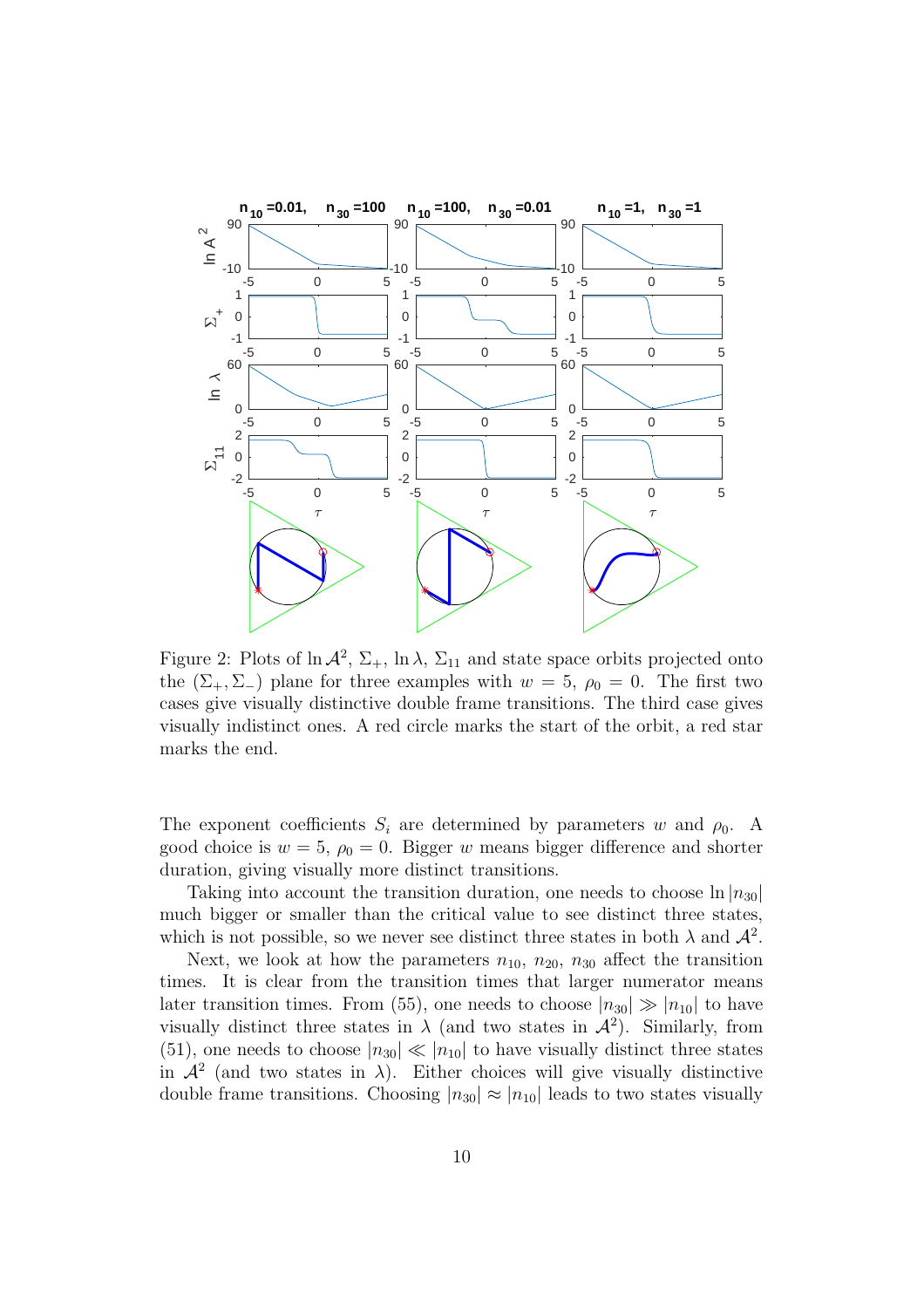

Figure 3: Plots of  $\ln A^2$ ,  $\Sigma_+$ ,  $\ln \lambda$ ,  $\Sigma_{11}$  and state space orbits projected onto the  $(\Sigma_{+}, \Sigma_{-})$  plane for three examples with  $w = 0.5$ ,  $\rho_0 = 2$ . The first two cases give visually distinctive double frame transitions. The third case gives visually indistinct ones. A red circle marks the start of the orbit, a red star marks the end.

in both  $\lambda$  and  $\mathcal{A}^2$ , and yield visually indistinct double frame transitions. Figure 2 show an example for each case, with  $w = 5$ ,  $\rho_0 = 0$ , and  $n_{10} = 0.01$ ,  $n_{30} = 100$  for the first case,  $n_{10} = 100$ ,  $n_{30} = 0.01$  for the second, and  $n_{10} = 1$ ,  $n_{30} = 1$  for the third. The first case shows two  $R_3 = -\Sigma_{12}$  frame transitions sandwiching an  $R_1 = -\Sigma_{23}$  frame transition; the second case shows two  $R_1$ transitions sandwiching an  $R_3$  transition; the third case shows both  $R_1$  and  $R_3$  transitions occuring almost simultaneously. Compare with Figure 4 of [15] and Figure 4a of [14]. A second set of examples with  $w = 0.5$ ,  $\rho_0 = 2$  is given in Figure 3.

In this warm-up, we see the benefit of isolating the functions responsible for the transitions. In this case, they are  $\lambda$  and  $\mathcal{A}^2$ . They are a sum of different time-dependent terms, and derivative of their logarithm has a cascading graph reflecting the transitions between equilibrium states. We are able to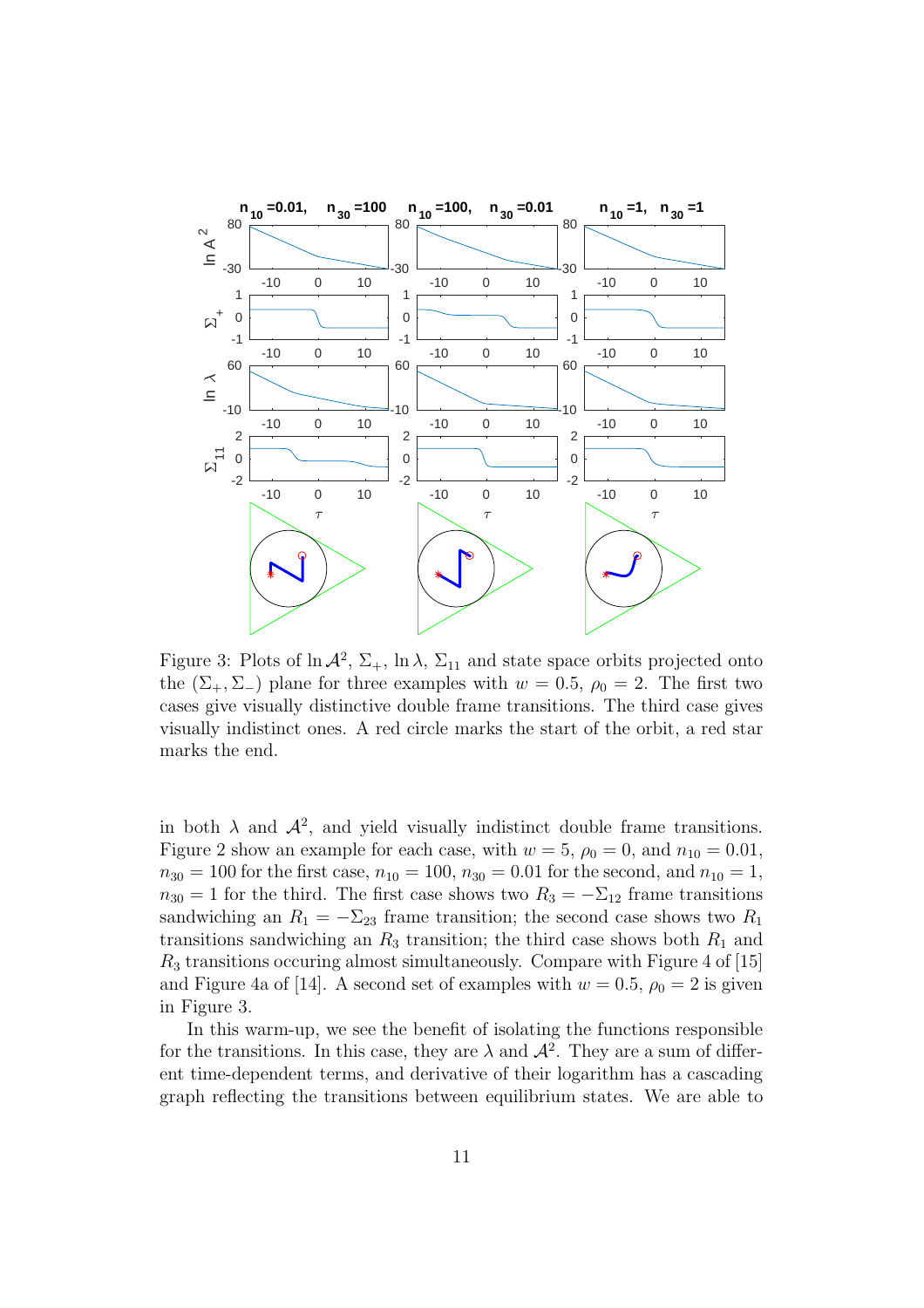determine how to produce visually distinctive double frame transitions by careful choice of the parameter values.

### 3.2 The joint spike transition in the spike solution

Now turn to the spike solution. We focus on

$$
\Sigma_{+} = -1 + \frac{1}{4} \mathcal{N}^{-1} \partial_{\tau} \ln \mathcal{A}^{2}
$$
 (56)

$$
s = \frac{\Sigma_- + \sqrt{3}}{\Sigma_+ + 1} = \frac{2\partial_\tau \ln \lambda - \partial_\tau \ln \mathcal{A}^2 - (w^2 + 3 + 4\rho_0)}{\sqrt{3}\partial_\tau \ln \mathcal{A}^2},\tag{57}
$$

where

$$
\mathcal{N} = NH = \frac{1}{6}\partial_{\tau}\ln F - \frac{1}{12}(w^2 + 3 + 4\rho_0). \tag{58}
$$

The variable s is convenient, in that it is spatially independent. Only  $F$ has spatial dependence, through the z-dependent  $\omega$  (see (23) and (24)). s depends on both  $\lambda$  and  $\mathcal{A}^2$ , whose dynamics has been analysed in the previous subsection. We conclude that s has up to 4 visually distinct states, and there are two different sets of these. One set corresponds to the joint spike transition, which is our main focus. The other set is essentially a simple spike transition sandwiched by two  $R_1$  frame transitions [8].

We now analyse  $\partial_{\tau} \ln F$ . Introduce the time-independent (but spatial coordinate z-dependent) term

$$
T_7 = \omega = 2wn_{30}z,\tag{59}
$$

with trivial exponential coefficient  $S_7 = 0$ , so that

$$
F = \lambda^2 + \omega^2 = (T_4 + T_5 + T_6)^2 + T_7^2.
$$
 (60)

The graph of

$$
\partial_{\tau} \ln F = \frac{2(T_4 + T_5 + T_6)(S_4 T_4 + S_5 T_5 + S_6 T_6) + 2S_7 T_7}{(T_4 + T_5 + T_6)^2 + T_7^2} \tag{61}
$$

has a cascading shape, with

$$
\partial_{\tau} \ln F \approx \begin{cases}\n2S_5 = -(w^2 - 1 + 4\rho_0) & \text{when } T_5 \text{ dominates} \\
2S_6 = -2(w+1) & \text{when } T_6 \text{ dominates} \\
2S_7 = 0 & \text{when } T_7 \text{ dominates} \\
2S_4 = 2(w-1) & \text{when } T_4 \text{ dominates}\n\end{cases}
$$
\n(62)

We have to consider two cases: the case  $w > 1$  (in which  $S_4 > S_7$ ) and the case  $w < 1$  (in which  $S_4 < S_7$ ).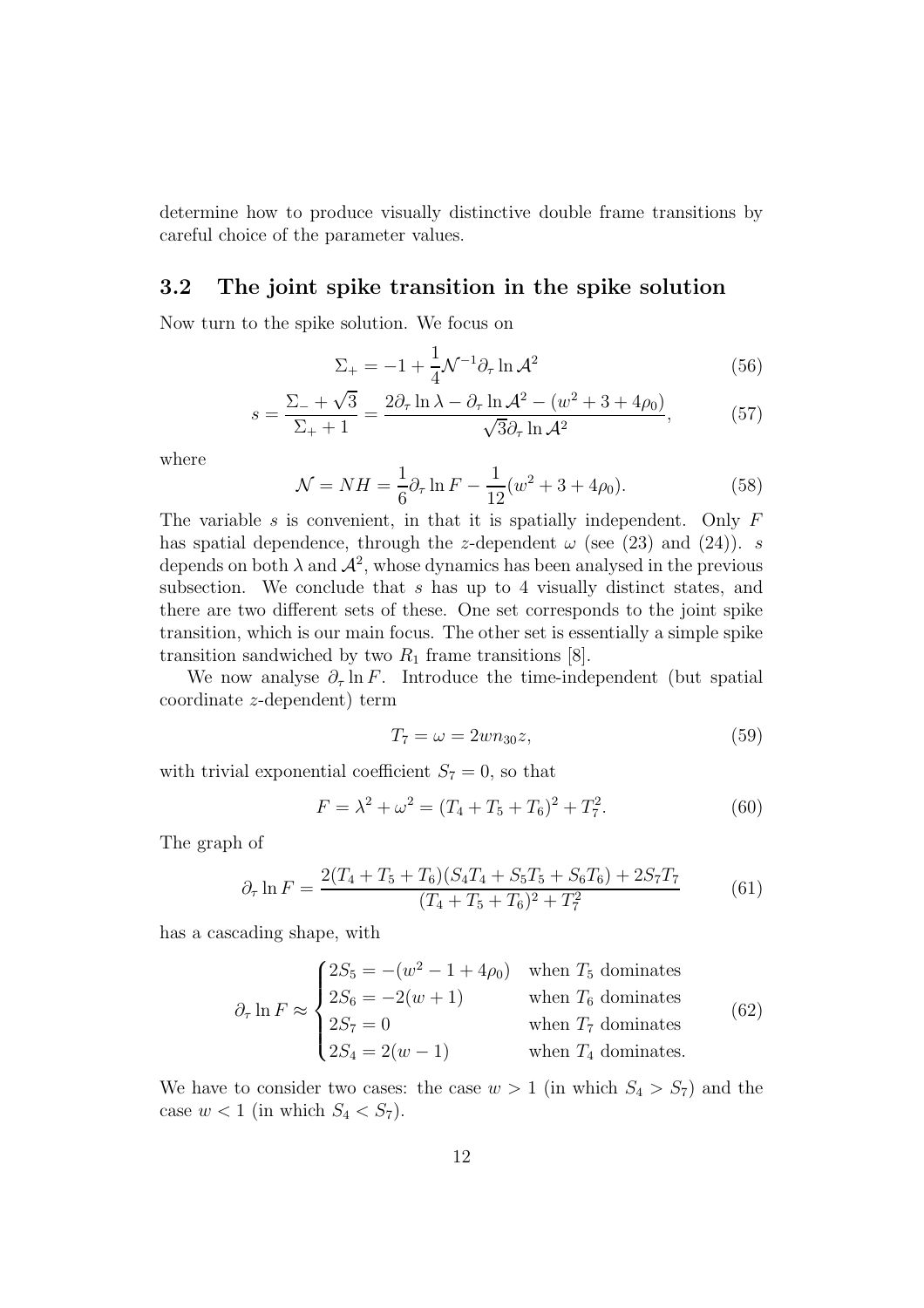

Figure 4: Plot of the cells and their boundaries – transition times (solid lines) for F for Case  $w > 1$ , showing the different scenarios along each fixed |z|. Each cell is labelled with the index of the dominant term. The parameter values used here are  $w = 5$ ,  $\rho_0 = 0$ ,  $n_{10} = 0.01$ ,  $n_{30} = 100$ .  $\ln |z|_1 \approx -3.22$ ,  $\ln |z|_2 \approx 3.04$ ,  $\ln |z|_3 \approx 12.45$ ,  $\tau_{56} \approx -1.69$ ,  $\tau_{31} \approx -0.12$ ,  $\tau_{64} \approx 0.92$ . Dashed line indicates the particle horizon. Recall that the transition time in  $\mathcal{A}^2$  is  $\tau_{31}$ , and the transition times in  $\lambda$  are  $\tau_{56}$  and  $\tau_{64}$ .

#### 3.2.1 Case  $w > 1$

For the case  $w > 1$ , we have  $S_5 < S_6 < S_7 < S_4$ . Focussing on the joint spike transition, along worldlines with large enough  $|z|$ ,  $T_7$  will become dominant before  $T_6$  does, so the scenario in F is  $T_5 \rightarrow T_7 \rightarrow T_4$ . Worldlines with large |z| make the first transition, which happens when  $|T_5| = |T_7|$ , giving the transition time

$$
\tau_{57} = -\frac{2}{w^2 - 1 + 4\rho_0} \ln\left(\frac{|\omega|}{n_{20}^2}\right).
$$
 (63)

Larger |z|, smaller  $|n_{10}|$  or  $|n_{30}|$  all give earlier transition time (more negative  $\tau_{57}$ ). Worldlines with large |z| also make the last transition, which happens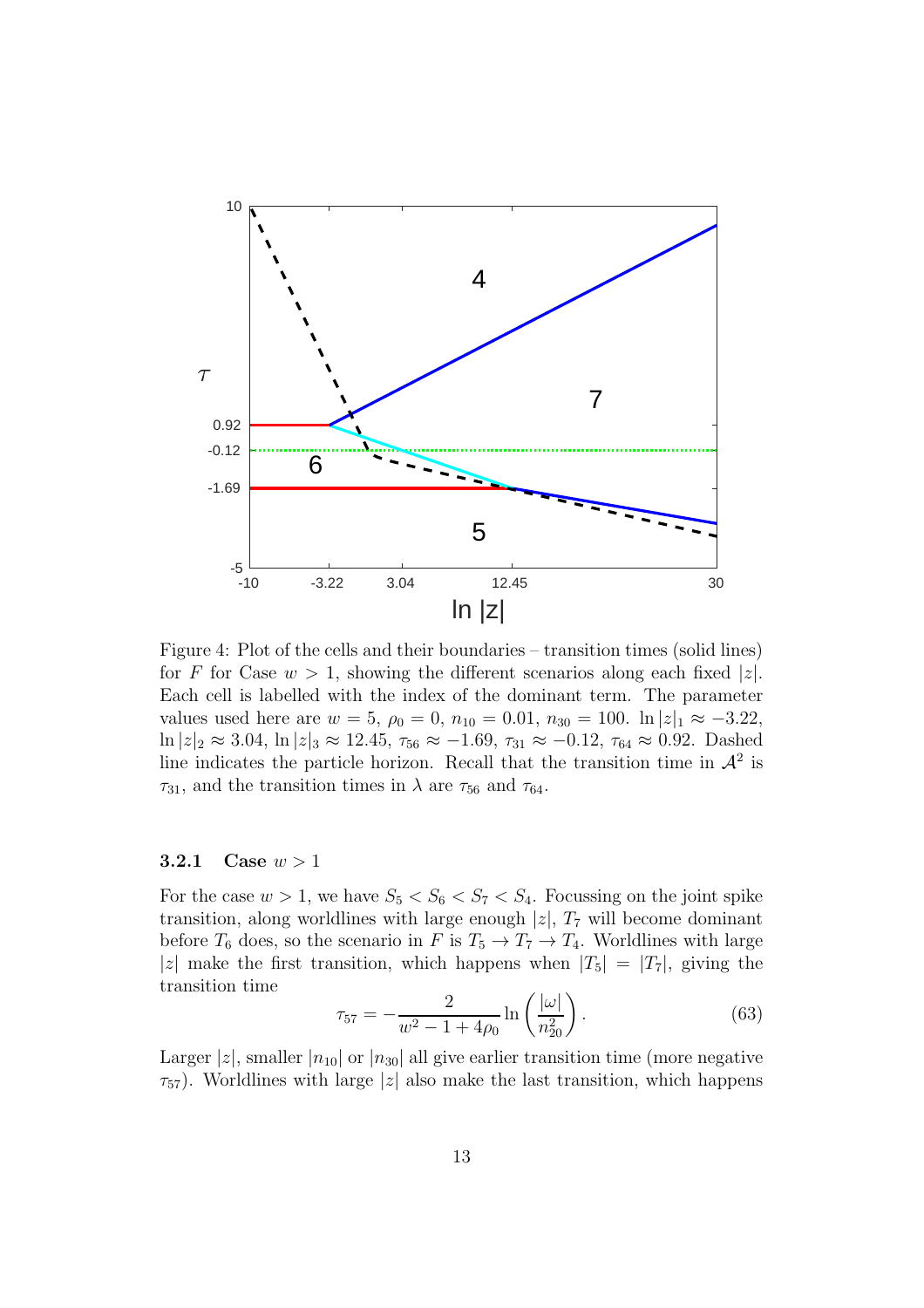

Figure 5: The cascading graphs of  $\partial_{\tau} \ln A^2$ ,  $\partial_{\tau} \ln \lambda$  and  $\partial_{\tau} \ln F$ , with the same parameter values used in Figure 4.

when  $|T_7| = |T_4|$ , giving the transition time

$$
\tau_{74} = \frac{\ln |\omega|}{w - 1}.
$$
\n(64)

Larger |z| or  $|n_{30}|$  give later transition time (larger  $\tau_{74}$ ).

In the other extreme, along worldlines with small enough  $|z|$ ,  $T_7$  is always sub-dominant, so  $\partial_{\tau}$  ln F behaves like  $\partial_{\tau}$  ln  $\lambda$ , with the scenario  $T_5 \to T_6 \to$  $T_4$ . For intermediate |z|, the scenario in F is  $T_5 \to T_6 \to T_7 \to T_4$ , with

$$
\tau_{67} = -\frac{\ln|\frac{2wz}{n_{30}}|}{w+1}.\tag{65}
$$

The boundary between small and intermediate |z| is found by solving  $\tau_{64}$  =  $\tau_{74}$  (or  $\tau_{64} = \tau_{67}$ ), giving

$$
|z|_1 = \frac{|n_{30}|^{-\frac{1}{w}}}{2w}.\tag{66}
$$

The boundary between large and intermediate  $|z|$  is found by solving  $\tau_{56}=\tau_{57}$ (or  $\tau_{56} = \tau_{67}$ ), giving

$$
|z|_3 = \frac{|n_{30}|}{2w} \left| \frac{n_{30}}{n_{20}} \right|^{\frac{4(w+1)}{(w-3)(w+1)+4\rho_0}}.
$$
 (67)

This completes the scenarios in  $F$ . We summarise them in Figure 4. The parameter values used here are

$$
w = 5, \ \rho_0 = 0, \ n_{10} = 0.01, \ n_{30} = 100,\tag{68}
$$

giving

$$
\ln|z|_1 \approx -3.22, \ \ln|z|_3 \approx 12.45, \ \tau_{56} \approx -1.69, \ \tau_{64} \approx 0.92. \tag{69}
$$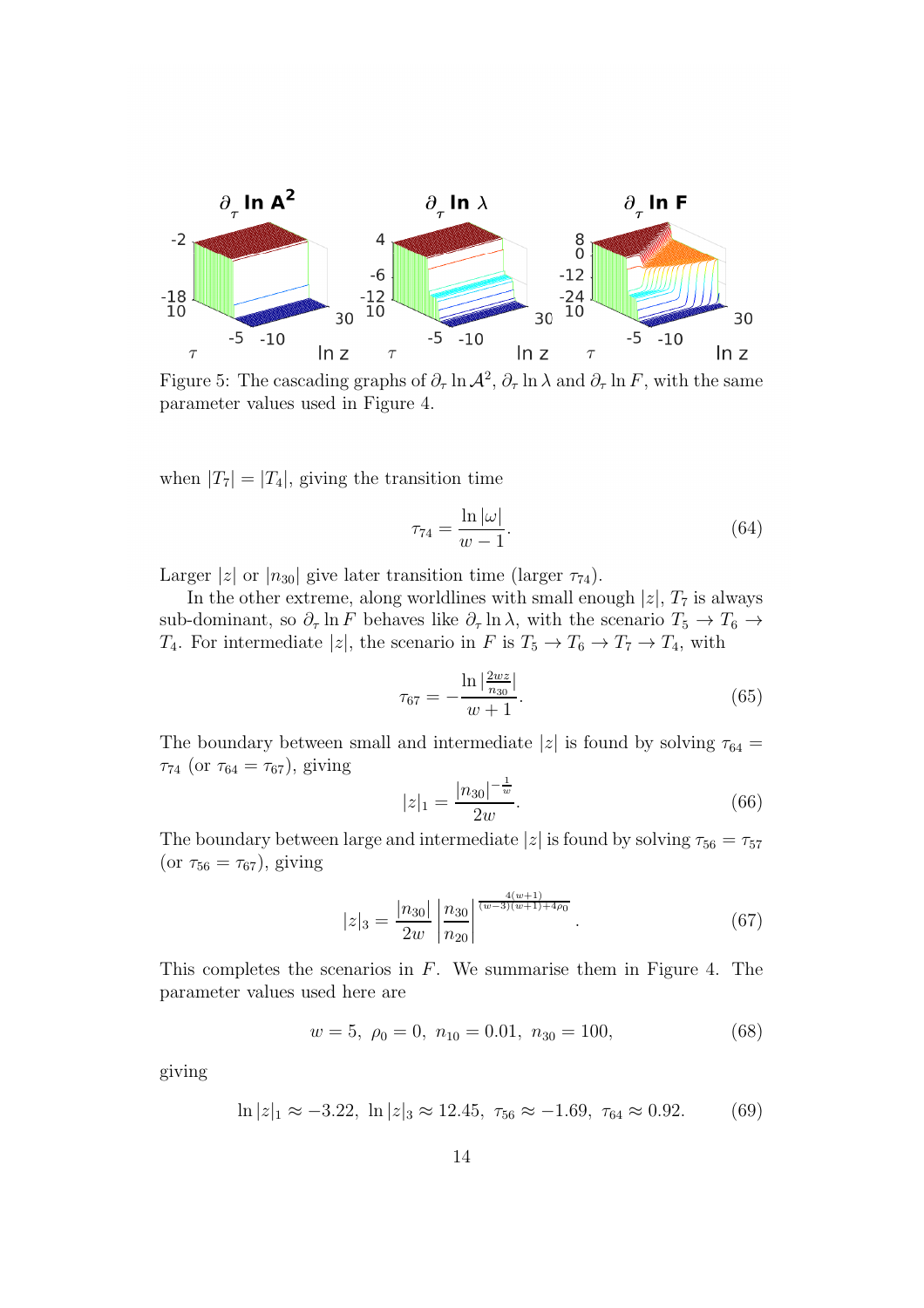

Figure 6: The state space orbits projected onto the Hubble-normalised  $(\Sigma_{+}, \Sigma_{-})$  plane, showing a distinctive orbit for each of the four groups of worldlines. The parameter values used here are  $w = 5$ ,  $\rho_0 = 0$ ,  $n_{10} = 0.01$ ,  $n_{30} = 100$ . The representative worldlines used are  $\ln |z| = -5$ , 0, 7.6, 20. A red circle marks the start of the orbit, a red star marks the end.

The transition times partition the spacetime into cells. Each cell is represented by an equilibrium point (in this case, a Kasner equilibrium point). Dashed line indicates the particle horizon (see (78) in Appendix). This diagram shows that the width of the spike (characterised by the z-dependent transition times) is super-horizon most of the time, and is only sub-horizon around  $\tau_{64} \approx 0.92$ . Also plotted in the figure is the  $R_1$  frame transition time occurring at  $\tau_{31} \approx -0.12$ , which is roughly the time when the particle horizon bends. The cascading graphs of  $\partial_{\tau} \ln A^2$ ,  $\partial_{\tau} \ln \lambda$  and  $\partial_{\tau} \ln F$  are plotted in Figure 5.

The above analysis reveals more details about spike transitions and clarifies previously held misconceptions about transient spikes. Previously, we only made statements about the transitions along two groups of worldlines – the spike worldline  $z = 0$  and along faraway worldlines (without saying how far is faraway), while not much is said about the intermediate worldlines near the spike worldline. We also incorrectly thought that the spike worldline is the sole member of its group. The diagram shows that there are four typical groups of worldlines that can have distinct transitions. Worldlines with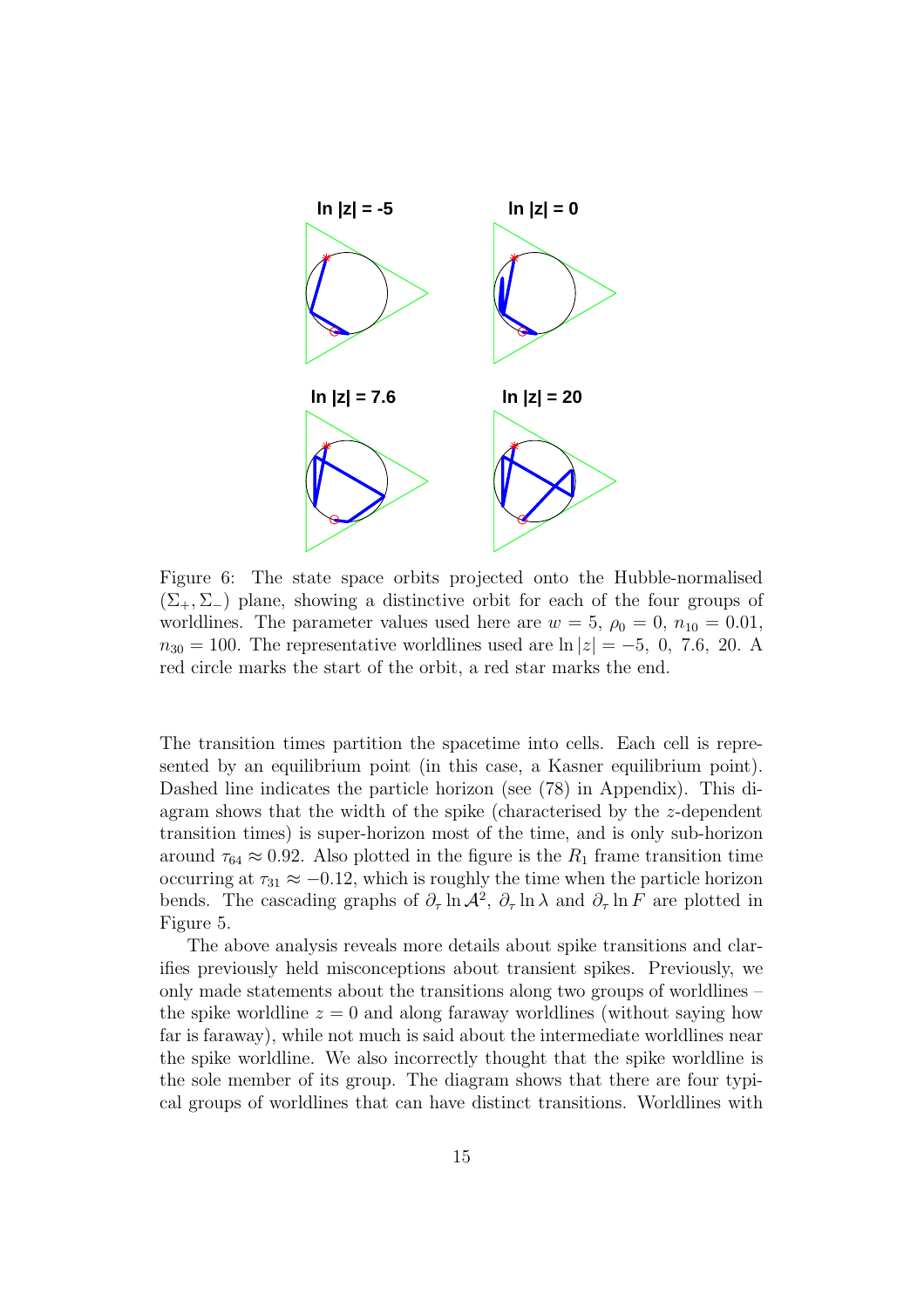$|z| < |z|_1$  undergo the same sequence of transitions as the spike worldline, namely

$$
\tau_{56}, \ \tau_{31}, \ \tau_{64}.\tag{70}
$$

The analysis also quantifies what counts as faraway – namely  $|z| > |z|_3$ . These worldlines undergo

$$
\tau_{57}, \ \tau_{56}, \ \tau_{31}, \ \tau_{64}, \ \tau_{74}.\tag{71}
$$

 $\tau_{67}$  occurs earlier than  $\tau_{31}$  for

$$
|z| > |z|_2 = \frac{|n_{30}|}{2w} \left| \frac{n_{10}}{n_{10}n_{30} - n_{20}} \right|^{\frac{w+1}{w}}.
$$
 (72)

This gives rise to two different scenarios for the intermediate worldlines with  $|z|_1 < |z| < |z|_3$  – those with  $|z|_1 < |z| < |z|_2$  undergo the sequence of transitions in the following order

$$
\tau_{56}, \tau_{31}, \tau_{67}, \tau_{64}, \tau_{74}, \tag{73}
$$

while those with  $|z|_2 < |z| < |z|_3$  undergo

$$
\tau_{56}, \tau_{67}, \tau_{31}, \tau_{64}, \tau_{74}.\tag{74}
$$

In Figure 4,  $\ln |z|_2 \approx 3.04$ .

Figure 6 show the distintive orbits for each of the four groups of worldlines. Bear in mind that, if the transition times are too close to each other, the orbits do not appear visually as distinct as shown. To make the transition times  $\tau_{56}$ ,  $\tau_{31}$ ,  $\tau_{64}$  further apart from each other, from Equations (15), (42), (50), (52) and (53) we see that: larger  $|n_{30}|$  makes  $\tau_{64}$  larger, smaller  $|n_{10}|$  makes  $\tau_{56}$  smaller, and larger  $|n_{10}n_{30}|$  makes  $\tau_{31}$  larger. Therefore, one should make  $|n_{30}|$  big,  $|n_{10}|$  small, and keep  $|n_{10}n_{30}|$  of order 1 to keep the three transition times well apart from each other. This holds for the case  $w < 1$  below as well.

### 3.2.2 Case  $w < 1$

For the case  $w < 1$ , we have  $S_5 < S_6 < S_4 < S_7$ . Focussing on the joint spike transition, along worldlines with large enough  $|z|$ ,  $T_7$  will become dominant before  $T_6$  and  $T_4$  do, so the scenario in F is simply  $T_5 \rightarrow T_7$ . In the other extreme, along  $z = 0$ , the term  $T<sub>7</sub>$  vanishes, causing a permanent spike to form along  $z = 0$  at late times (see [16]). See Figure 7. Each cell is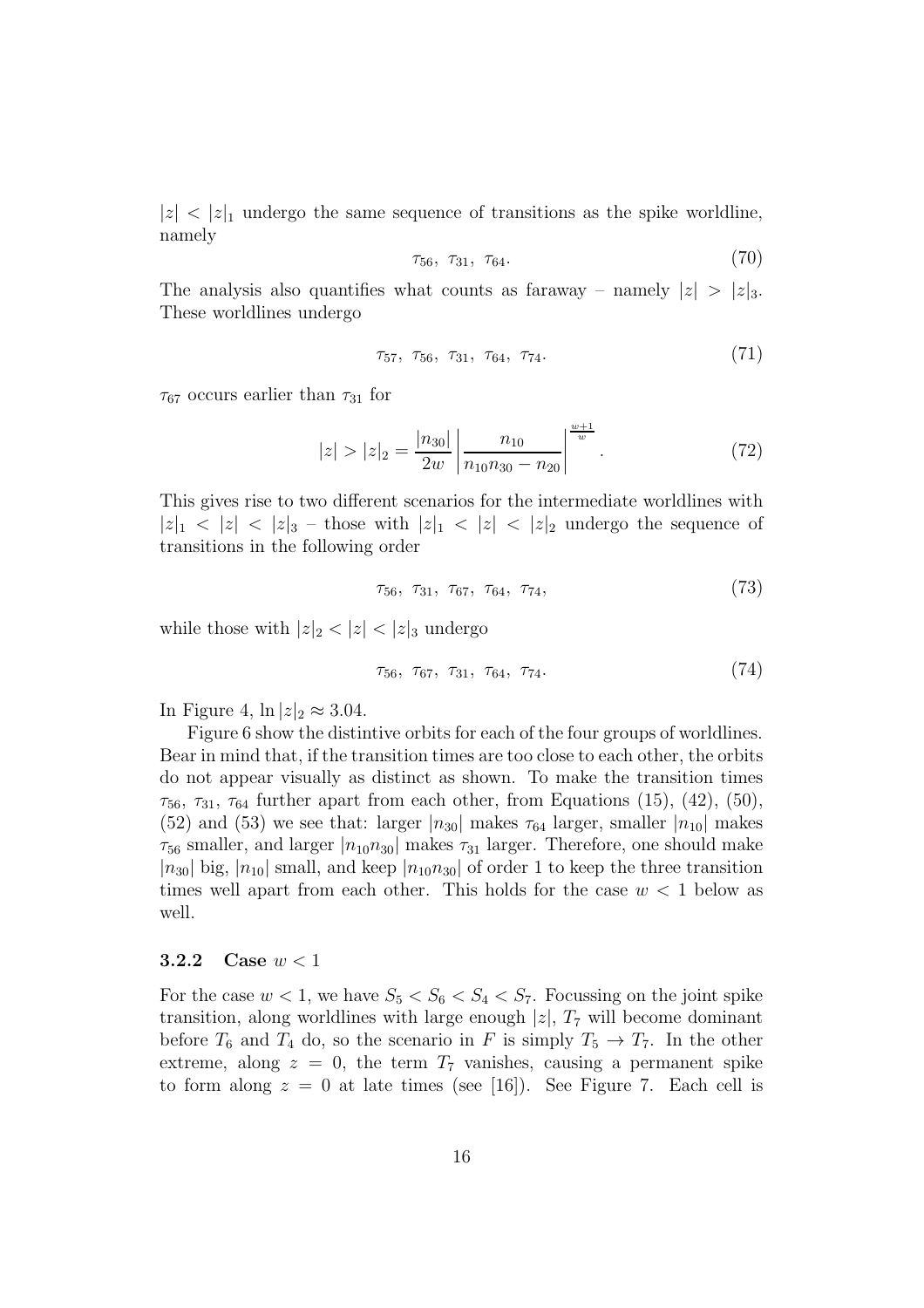

Figure 7: Plot of the cells and transition times for F for Case  $w < 1$ , showing the different scenarios along each fixed  $|z|$ . Each cell is labelled with the index of the dominant term. The parameter values used here are  $w = 0.5$ ,  $\rho_0 = 2$ ,  $n_{10} = 0.01, n_{30} = 100.$   $\ln |z|_1 \approx -9.21, \ln |z|_2 \approx 3.87, \ln |z|_3 \approx 10.92,$  $\tau_{56} \approx -4.21$ ,  $\tau_{31} \approx 0.49$ .  $\tau_{64} \approx 9.21$ . Dashed line indicates the particle horizon.

represented by a Jacobs equilibrium point. The parameter values used here are

$$
w = 0.5, \ \rho_0 = 2, \ n_{10} = 0.01, \ n_{30} = 100,\tag{75}
$$

giving

$$
\ln |z|_1 \approx -9.21, \ln |z|_2 \approx 3.87, \ln |z|_3 \approx 10.92, \tau_{56} \approx -4.21, \tau_{31} \approx 0.49, \tau_{64} \approx 9.21.
$$
\n(76)

A notable qualitative difference from Figure 4 is that the transition time  $\tau_{47}$  has negative slope. The width of the spike is super-horizon at all times. The cascading graphs of  $\partial_{\tau} \ln A^2$ ,  $\partial_{\tau} \ln \lambda$  and  $\partial_{\tau} \ln F$  are plotted in Figure 8. Figure 9 show the distintive orbits for each of the five groups of worldlines. The orbit along the permanent spike worldline  $z = 0$  ends at a different Jacobs equilibrium point from the rest.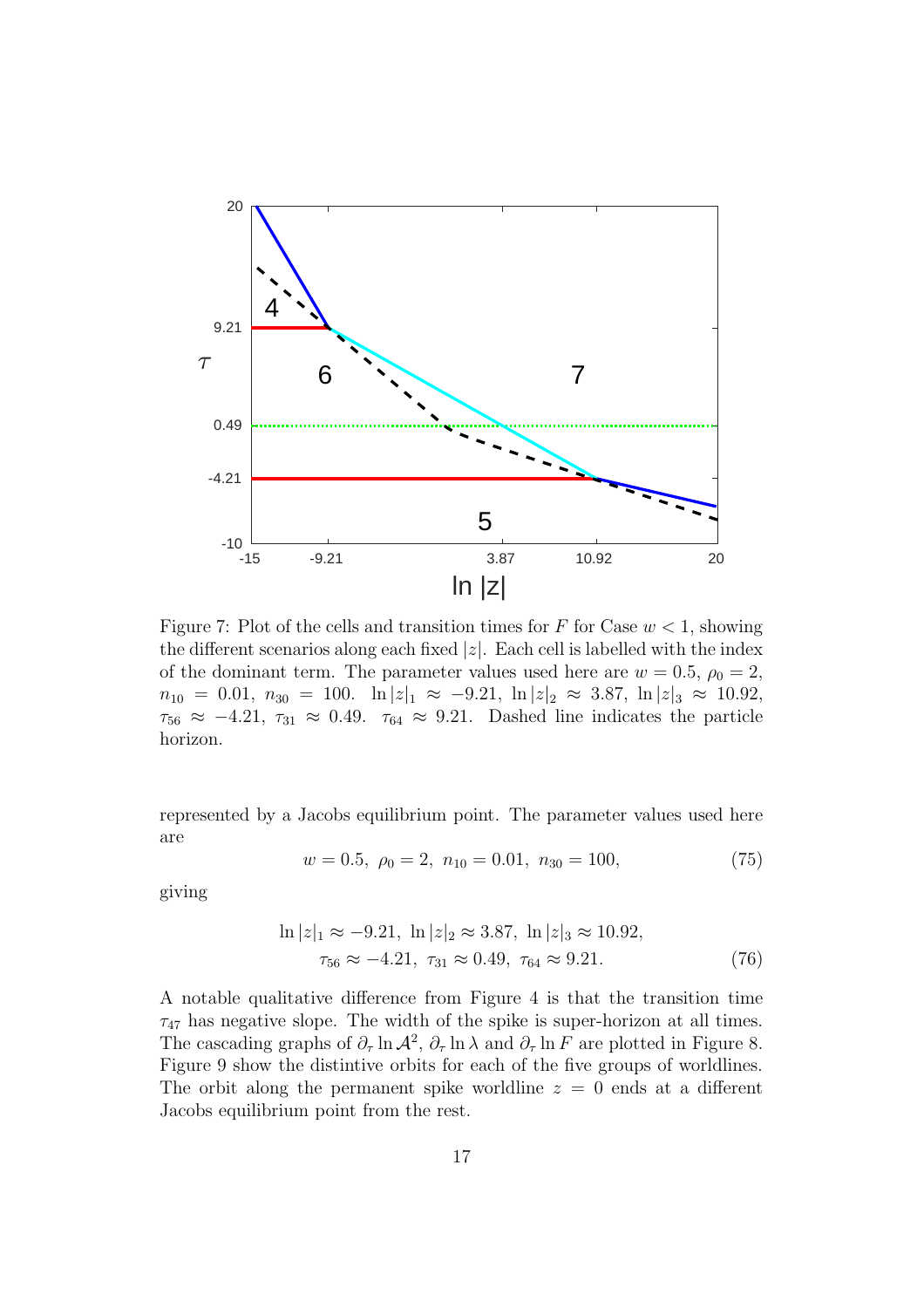

Figure 8: The cascading graphs of  $\partial_{\tau} \ln A^2$ ,  $\partial_{\tau} \ln \lambda$  and  $\partial_{\tau} \ln F$ , with the same parameter values used in Figure 7.

### 4 Discussion

We have used the technique developed in Moughal's doctoral thesis to analyse the joint spike transition described by the non-OT  $G_2$  stiff fluid spike solution, revealing new groups of worldlines which undergo distinct transitions, and correcting misconceptions about spikes. We now know that for transient spike, the spike worldline is not the sole member of its group. The analysis also reveals the cell-like partition of spacetime of the solution. This has given us new understanding of the nature of inhomogeneous spacetimes near spacelike singularities. The discovery also has a practical application. The detailed transition times and the horizon size estimate may be used to help fine-tune the numerical simulations of  $G_2$  spacetimes in fluid-comoving gauge [9].

# Appendix

The coordinate size of the particle horizon in the  $z$  direction is given by the formula

$$
z_h = \int_{\tau}^{\infty} |N| e^{b^3} d\tau,
$$
 (77)

where  $|N|e^{b^3}$  is the coordinate speed of light in the z direction. For the exact spike solution,  $|N|e^{b^3}$  simplifies to A. For the joint spike transition with parameter case (42), the scenario is  $T_3 \to T_1$ . So an approximate  $z_h$  can be computed:

$$
z_h \approx \begin{cases} e^{-\tau} & \text{for } \tau \ge \tau_{31} \\ \frac{4|n_{10}n_{30} - n_{20}|}{(w+1)^2 + 4\rho_0} \left[ e^{-\frac{1}{4}[(w+1)^2 + 4\rho_0]\tau} - e^{-\frac{1}{4}[(w+1)^2 + 4\rho_0]\tau_{31}} \right] + e^{-\tau_{31}} & \text{for } \tau < \tau_{31}. \end{cases}
$$
(78)

This formula is used to plot the particle horizon in Figures 4 and 7.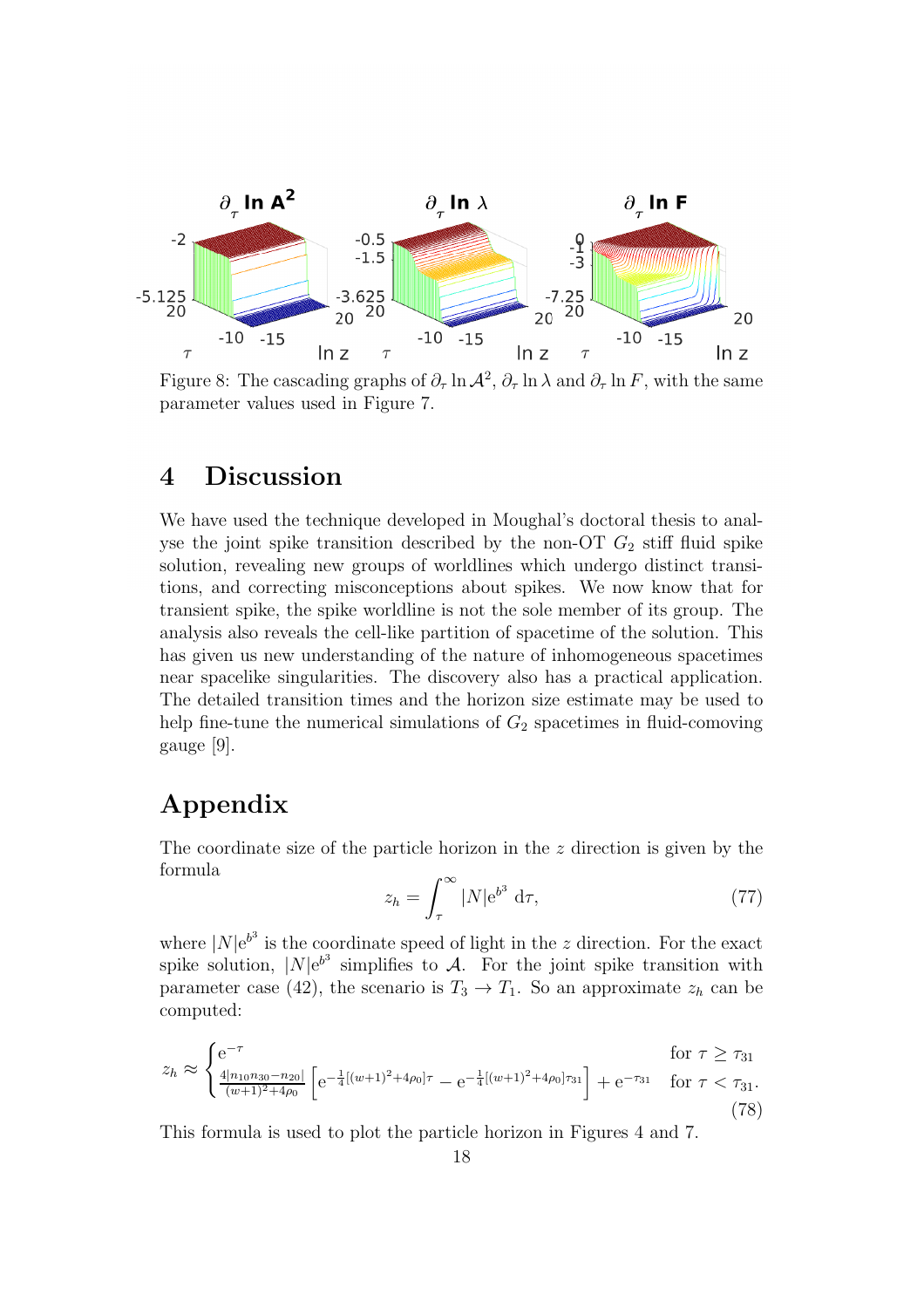

Figure 9: The state space orbits projected onto the Hubble-normalised  $(\Sigma_{+}, \Sigma_{-})$  plane, showing a distinctive orbit for each of the five groups of worldlines. The parameter values used here are  $w = 0.5$ ,  $\rho_0 = 2$ ,  $n_{10} = 0.01, n_{30} = 100$ . The representative worldlines used are  $z = 0$  and  $\ln|z| = -15$ ,  $-2.7$ , 7.4, 20. A red circle marks the start of the orbit, a red star marks the end. The orbit along  $z = 0$  ends at a different point from the rest.

# References

- [1] E. M. Lifshitz and I. M. Khalatnikov, Adv. Phys. 12, 185 (1963).
- [2] V. A. Belinskii, I. M. Khalatnikov, and E. M. Lifschitz, Adv. Phys. 19, 525 (1970).
- [3] V. A. Belinskii, I. M. Khalatnikov, and E. M. Lifschitz, Adv. Phys. 31, 639 (1982).
- [4] B. K. Berger and V. Moncrief, Phys. Rev. D 48, 4676 (1993).
- [5] J. M. Heinzle, C. Uggla, and W. C. Lim, Phys. Rev. D 86, 104049 (2012), arXiv:1206.0932.
- [6] W. C. Lim, Class. Quant. Grav. 25, 045014 (2008), arXiv:0710.0628.